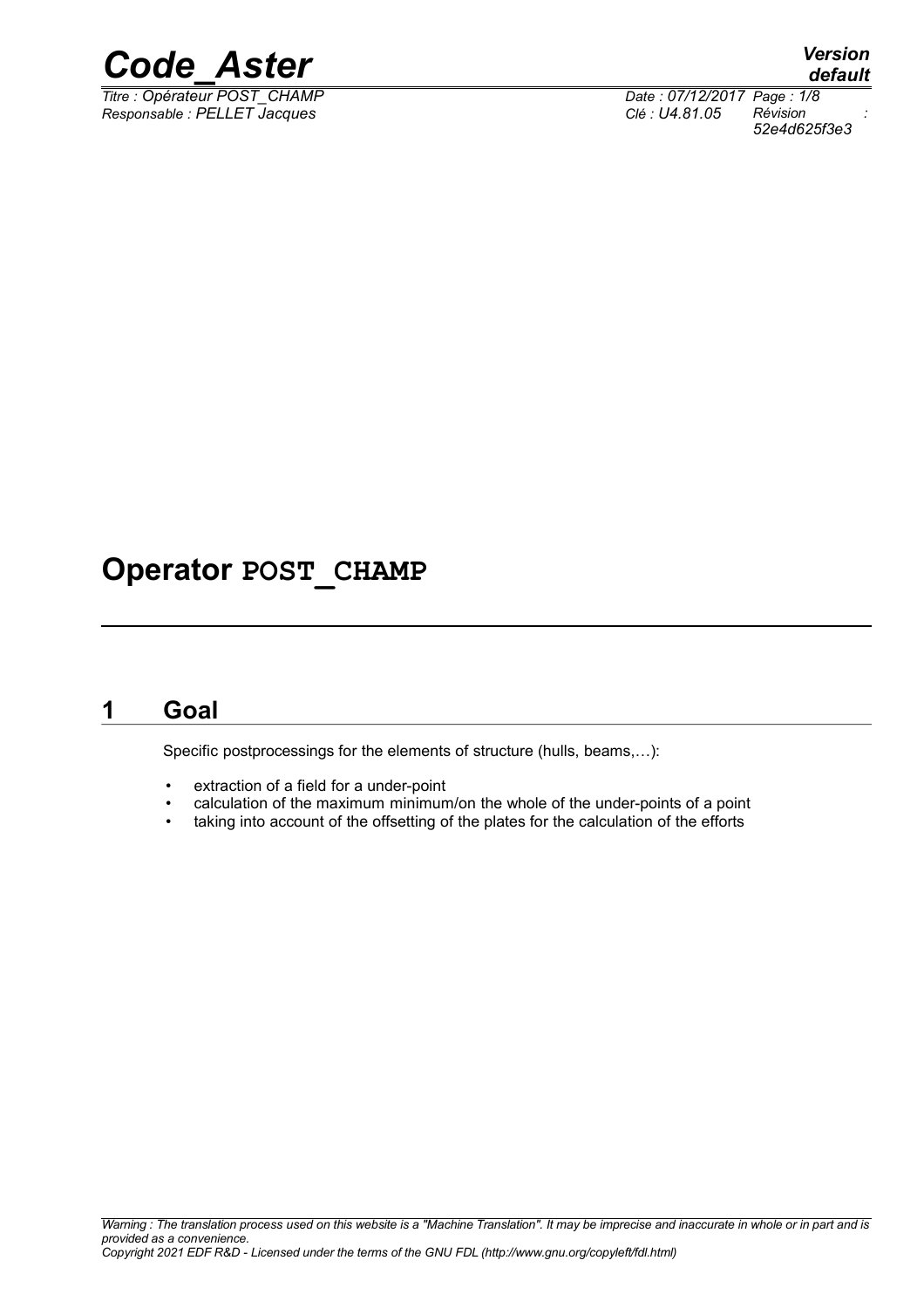*Titre : Opérateur POST\_CHAMP Date : 07/12/2017 Page : 2/8 Responsable : PELLET Jacques Clé : U4.81.05 Révision :*

*default*

*52e4d625f3e3*

### **2 Syntax**

 $resu2$   $[*] = POST$  CHAMP ( ♦ R ESULTAT = resu, ◊ # Selection of the sequence numbers: / TOUT ORDRE =  $'YES'$ , [DEFECT] / NUME ORDRE = l nuor , [l I] / NUME\_MODE = lnumode,  $[1_I]$ / LIST\_ORDRE = l\_nuor , [listis] / NOEUD CMP = l nocmp, [l K16] / NOM\_CAS = nocas, [K16]  $/ \bullet$  / INST = 1\_inst,  $[1_R]$  $\begin{array}{lll} \overline{\phantom{a}} & & \textrm{INST =} & 1 \; \textrm{inst} \; , & & & \textrm{[1_R]} \ \hline \end{array}$ <br>
/ LIST\_INST = / 1\_inst, [listr8]  $/ FREQ$  =  $/ \overline{1}$  inst, [listr8] / LIST  $FREQ = / 1$  freq,  $[lists]$  $\Diamond$  | PRECISION = / prec, / 1.0E-6, [DEFECT] | CRITERION = / 'RELATIVE', [DEFECT] / 'ABSOLUTE', ◊ # Selection of the geometrical zone:  $/$  ALL  $=$  'YES',  $[$  DEFECT]  $\begin{array}{ccc} \text{MSE} & \text{MSE} \\ \text{1.44} & \text{1.46} \\ \text{1.55} & \text{1.47} \\ \text{1.57} & \text{1.47} \\ \text{1.67} & \text{1.47} \\ \text{1.68} & \text{1.47} \\ \text{1.69} & \text{1.47} \\ \text{1.60} & \text{1.47} \\ \text{1.61} & \text{1.47} \\ \text{1.62} & \text{1.47} \\ \text{1.63} & \text{1.47} \\ \text{1.64} & \text{1.47} \\ \$  $\bullet$  / EXTR COQUE = F (  $\bullet$  NOM\_CHAM = lnosym,  $[1_K]$  $\bullet$  NUME COUCHE = nucou,  $[I]$  $\triangleleft$  NIVE COUCHE =  $\frac{1}{\sqrt{2}}$  'INF',  $/$  'MOY', ),  $EXTR_TUVAU = F ($ ♦ NOM\_CHAM = lnosym , [l\_KN]  $\bullet$  ANGLE = delta, [I]  $\bullet$  NUME COUCHE = nucou,  $[1]$ NIVE COUCHE =  $/$  'INF',  $/$  'SUP',  $/$  'MOY', ),  $/$  EXTR PMF =  $F$  ( ♦ NOM\_CHAM = lnosym , [l\_KN]  $\bullet$  NUME FIBRE = nufib,  $[1]$ ), MIN MAX SP =  $(\_F$  (  $\begin{array}{lll}\n\bullet & \overline{NOM} \ \overline{C}HAM & = & \overline{n} \ \hline\n\lozenge & \overline{NOM} \ \overline{C}MP & = & \overline{n} \ \end{array}$ (KN)  $\Diamond$  NOM\_CMP = nocmp, [KN] ◊ NOM\_VARI = novari, [KN]  $\blacklozenge$  TYPE\_MAXI = / 'MAXIMUM',  $/$  'MINI', / 'MAXI\_ABS', / 'MINI\_ABS',  $\bullet$  NUME CHAM RESU = nuch,  $[1]$ 

*Warning : The translation process used on this website is a "Machine Translation". It may be imprecise and inaccurate in whole or in part and is provided as a convenience.*

*Copyright 2021 EDF R&D - Licensed under the terms of the GNU FDL (http://www.gnu.org/copyleft/fdl.html)*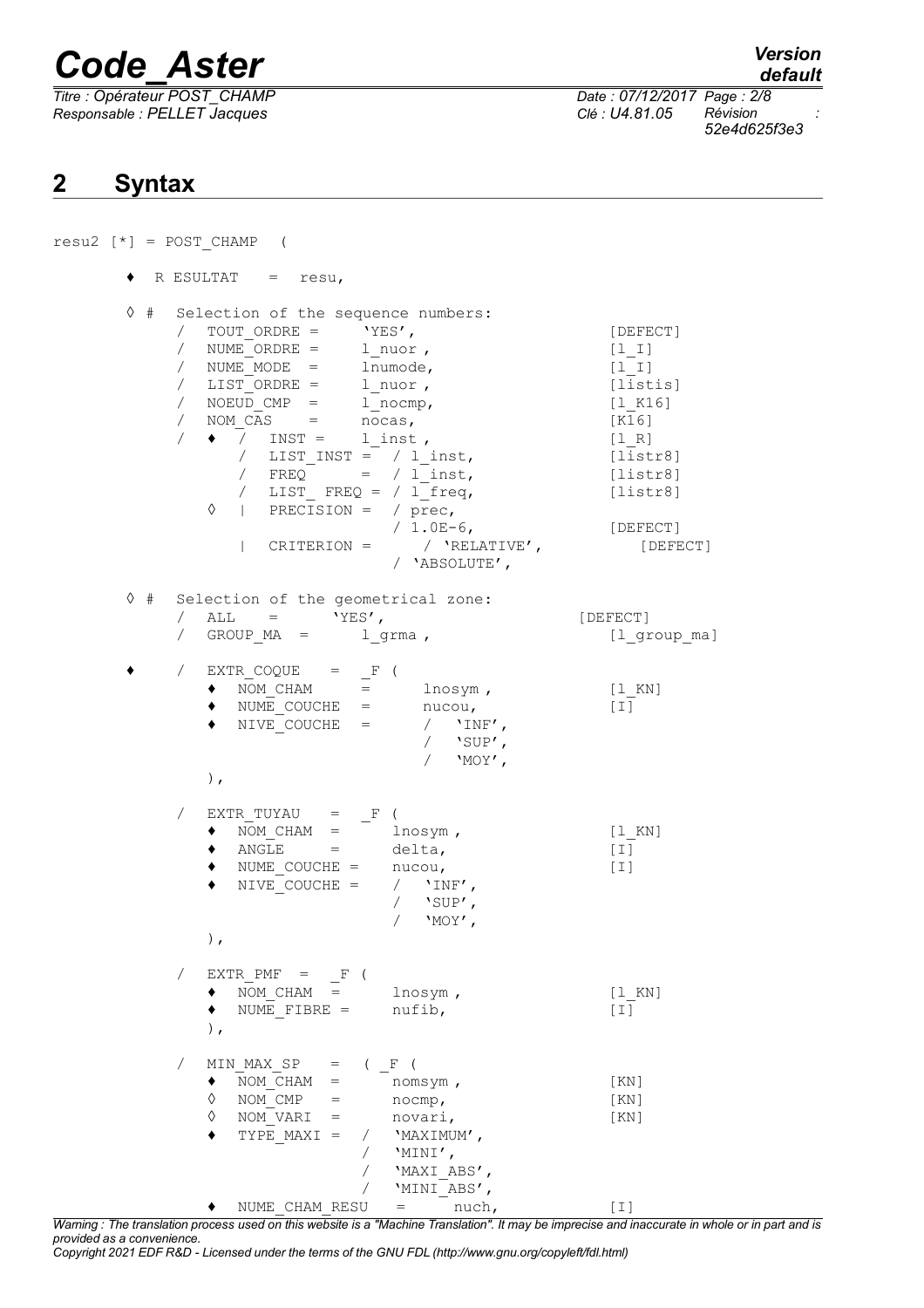*Titre : Opérateur POST\_CHAMP Date : 07/12/2017 Page : 3/8*

*Code\_Aster Version default Responsable : PELLET Jacques Clé : U4.81.05 Révision : 52e4d625f3e3*

)),  $\angle$  COQU\_EXCENT =  $\angle$  F (<br>  $\bullet$  NOM CHAM =  $\angle$  'EFGE ELNO'  $\bullet$  NOM CHAM =  $\sqrt{}$  'EFGE ELNO',  $\overline{X}$   $\overline{Y}$   $\overline{E}$   $\overline{E}$   $\overline{E}$   $\overline{E}$   $\overline{E}$   $\overline{E}$   $\overline{E}$   $\overline{E}$   $\overline{E}$   $\overline{E}$   $\overline{E}$   $\overline{E}$   $\overline{E}$   $\overline{E}$   $\overline{E}$   $\overline{E}$   $\overline{E}$   $\overline{E}$   $\overline{E}$   $\overline{E}$   $\overline{E}$   $\overline{E}$   $\overline{$  $\bullet$  MODI PLAN = )), )

[\*] The type of resu2 is the same one as that of resu

*Warning : The translation process used on this website is a "Machine Translation". It may be imprecise and inaccurate in whole or in part and is provided as a convenience. Copyright 2021 EDF R&D - Licensed under the terms of the GNU FDL (http://www.gnu.org/copyleft/fdl.html)*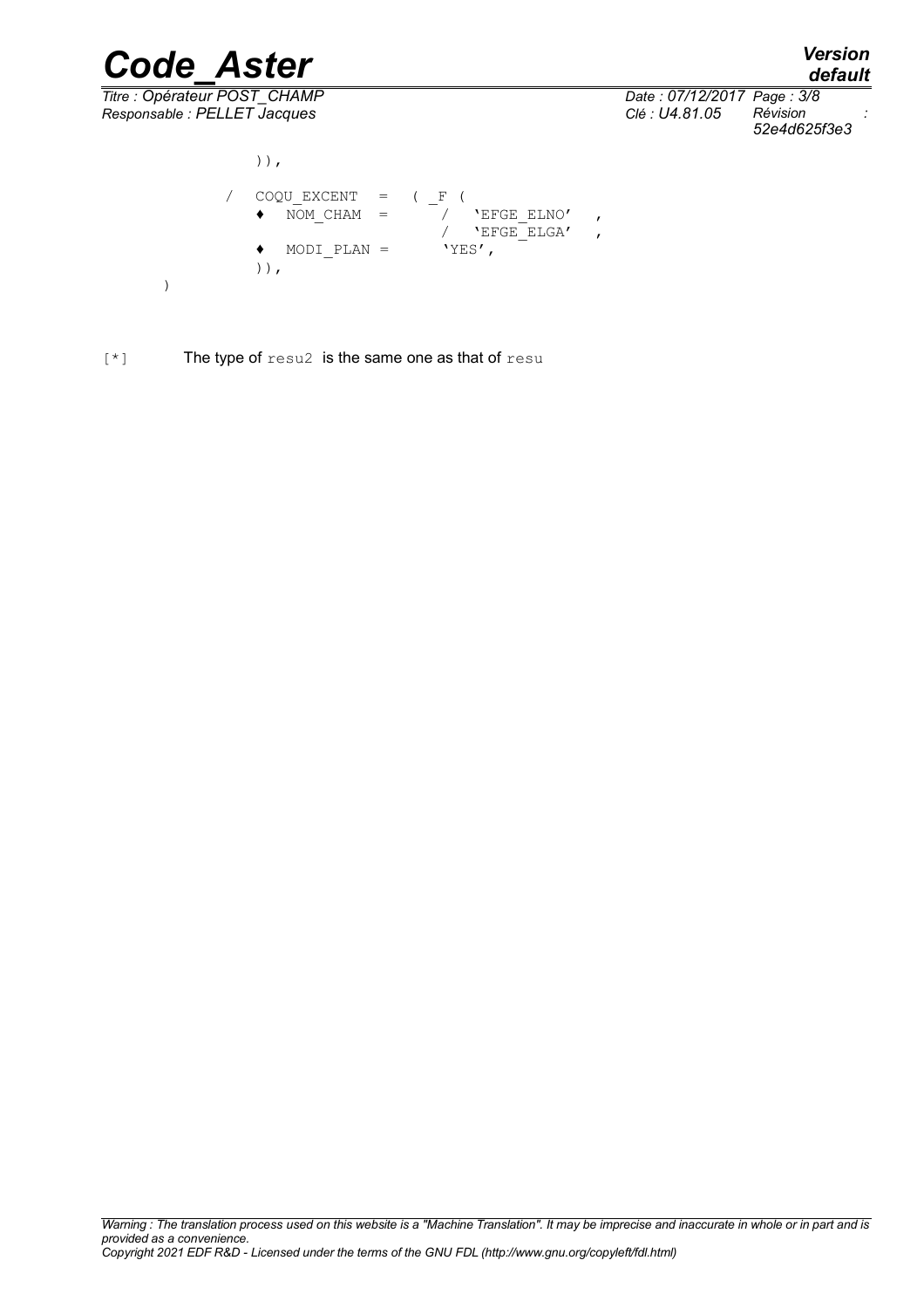*Titre : Opérateur POST\_CHAMP Date : 07/12/2017 Page : 4/8 Responsable : PELLET Jacques Clé : U4.81.05 Révision :*

*52e4d625f3e3*

## **3 General information**

#### **3.1 Extraction of a field for a under-point**

When that one  $sd$  resultat (resu) contains fields "under-points" (case of the multi-layer hulls, pipe sections or multifibre elements of beam), the order POST CHAMP allows to create another sd resultat (resu2) who will contain the restriction of the fields on under-points on only one underpoint.

#### **4 Operands**

#### **4.1 Operand RESULT**

 $RESULTAT =$  resu

Name of a concept result of the type result.

#### **4.2 Selection of the sequence numbers**

Use of the keywords TOUT ORDRE, NUME ORDRE, INST,... is described in the document [U4.71.00].

#### **4.3 Selection of the elements concerned**

Thanks to the keywords  $TOUT='$  OUI', and GROUP MA, the user can select the elements on which calculations will take place.

**Notice** : if the user selects elements which are not elements of structure, those are ignored.

#### **4.4 Keyword EXTR\_COQUE**

<span id="page-3-0"></span>This keyword is used to extract a field on only one under-point for elements as hull.

#### **4.4.1 Operand NOM\_CHAM**

The keyword NOM CHAM allows to indicate the fields to be extracted in the result  $r$ esu. Are authorized:

| SIGM ELGA SIGM ELNO SIEQ ELGA SIEQ ELNO |  |  |
|-----------------------------------------|--|--|
| EPSI ELGA EPSI ELNO EPEQ ELGA EPEQ ELNO |  |  |
| SIEF ELGA SIEF ELNO VARI ELGA VARI ELNO |  |  |

#### **4.4.2 Operand NUME\_COU**

 $\blacklozenge$  NUME COU = nucou,  $[1]$ 

Number of the layer containing the under-point to be extracted.

By convention, the layer 1 is the sub-base (in the direction of the normal) of the elements of hull.

#### **4.4.3 Operand NIVE\_COU**

*Warning : The translation process used on this website is a "Machine Translation". It may be imprecise and inaccurate in whole or in part and is provided as a convenience. Copyright 2021 EDF R&D - Licensed under the terms of the GNU FDL (http://www.gnu.org/copyleft/fdl.html)*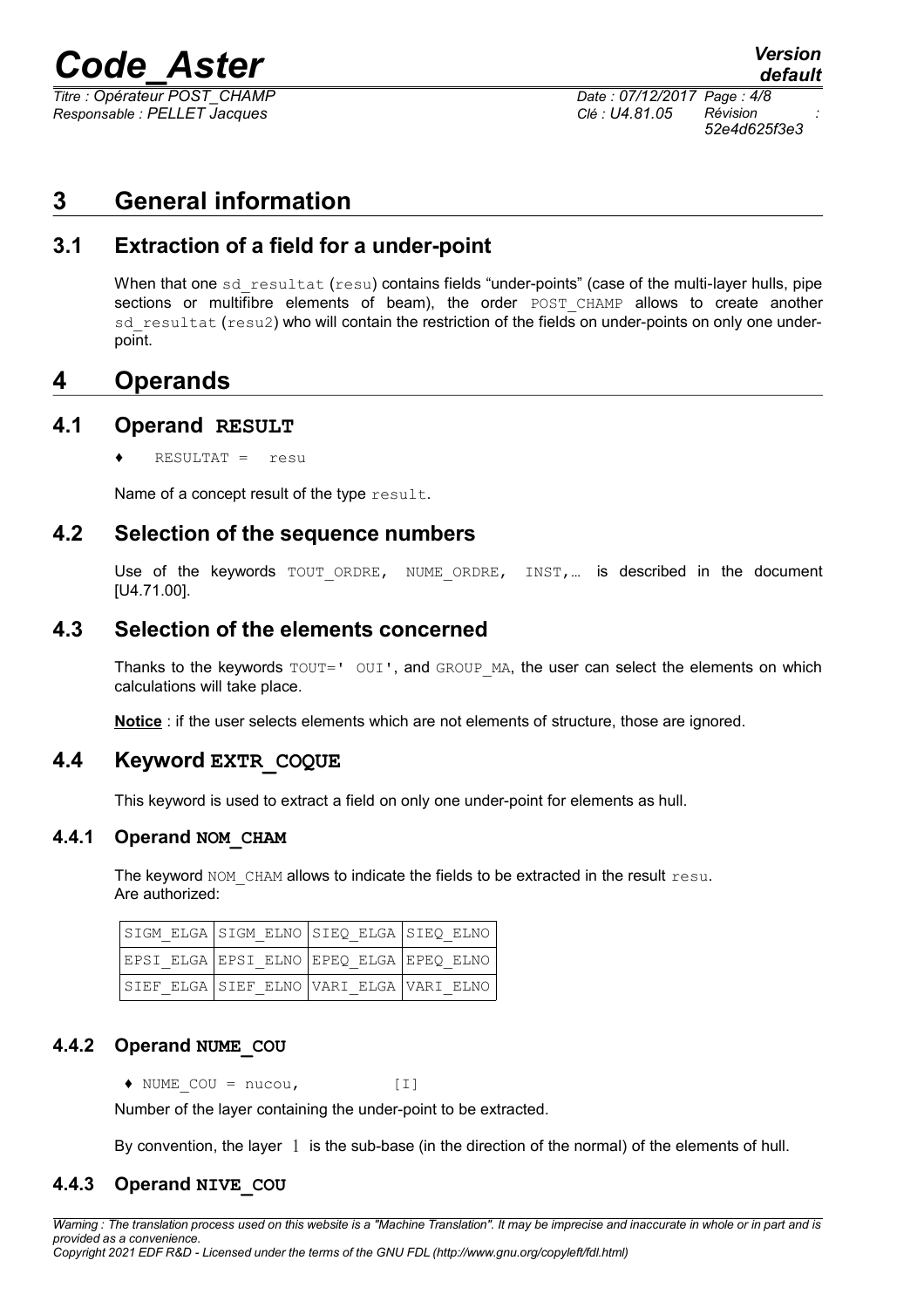*Titre : Opérateur POST\_CHAMP Date : 07/12/2017 Page : 5/8*

*Code\_Aster Version default*

*Responsable : PELLET Jacques Clé : U4.81.05 Révision : 52e4d625f3e3*

♦ NIVE\_COUCHE =

For the layer nucou defined by NUME COU, allows to specify the ordinate of the under-point:

- 'INF' lower ordinate of the layer (skin interns),<br>'SUP' higher ordinate of the layer (external skin
- 'SUP' higher ordinate of the layer (external skin),<br>'MOY' average ordinate of the layer (average layer)
- average ordinate of the layer (average layer).
- 

#### **4.5 Keyword EXTR\_TUYAU**

This keyword is used to extract a field on only one under-point for pipe sections.

#### **4.5.1 Operand NOM\_CHAM**

The keyword NOM CHAM allows to indicate the fields to be extracted in the result resu. Are authorized: (see [4.4.1\)](#page-3-0)

#### **4.5.2 Operand NUME\_COU**

 $\blacklozenge$  NUME COU = nucou, [I]

Number of the layer containing the under-point to be extracted.

By convention, the layer  $1$  is the internal layer of an element PIPE.

#### **4.5.3 Operand NIVE\_COU**

♦ NIVE\_COUCHE =

For the layer nucou defined by NUME COU, allows to specify the ordinate of the under-point:

| 'INF' | lower ordinate of the layer   | (skin interns),  |
|-------|-------------------------------|------------------|
| 'SUP' | higher ordinate of the layer  | (external skin). |
| 'MOY' | average ordinate of the layer | (average layer). |

#### **4.5.4 Operand ANGLE**

 $\bullet$  ANGLE = delta,  $[1]$ 

delta : angle in degrees (whole value), counted starting from the position of the generator of the element pipe.

**Notice** : The under-points of the pipes are spaced regularly in the thickness of the pipe like in azimuth. When the user indicates an angle which does not correspond geometrically with a under-point (in azimuth), one carries out a linear interpolation between the 2 under-points which "frame" the specified angle.

#### **4.6 Keyword EXTR\_PMF**

This keyword is used to extract a field on only one under-point for elements as multifibre beams.

#### **4.6.1 Operand NOM\_CHAM**

The keyword NOM CHAM allows to indicate the fields to be extracted in the result  $r$ esu. Are authorized: (see [4.4.1\)](#page-3-0)

#### **4.6.2 Operand NUME\_FIBRE**

 $\blacklozenge$  NUME FIBRE = nufib,  $[1]$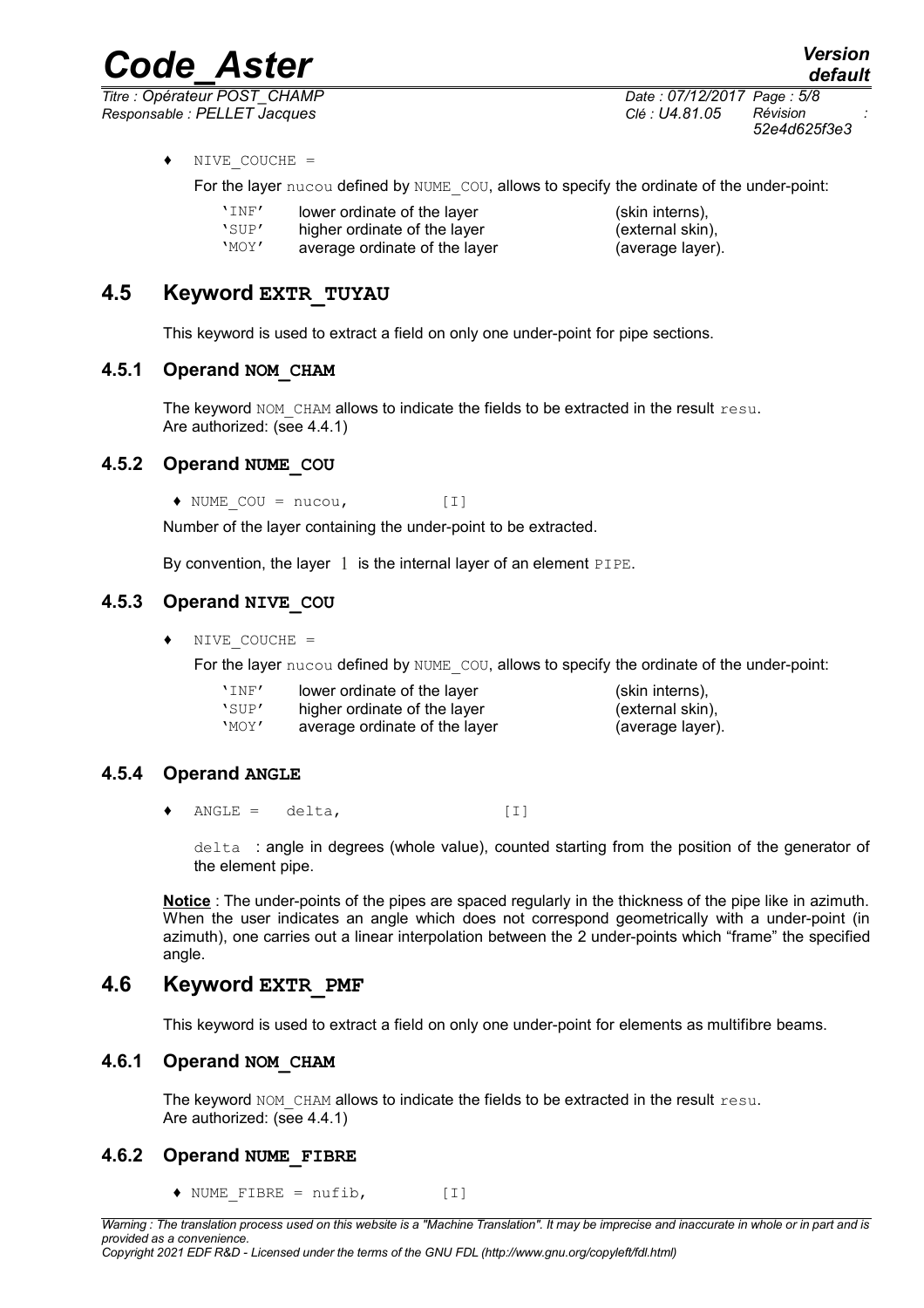*Titre : Opérateur POST\_CHAMP Date : 07/12/2017 Page : 6/8 Responsable : PELLET Jacques Clé : U4.81.05 Révision :*

*52e4d625f3e3*

Number of fibre corresponding to the under-point to extract.

#### **4.7 Keyword MIN\_MAX\_SP**

This keyword is used to calculate the value "maximum" (or minimal) of a component of a field. The "max" being taken on the whole of the under-points.

If the inlet limit is for example a stress field ELGA on the under-points of a multi-layer hull, the field of exit will be a field ELGA (without under-points) containing for each point of Gauss the value "max" of the constraint.

Besides the value "max", one extracts also information making it possible to locate the under-point having reached the "max". At the end of the day, on each "point", one calculates 6 components:

| VALLEY       | The value of the "max"                                                                                                                                                                                                                                            |
|--------------|-------------------------------------------------------------------------------------------------------------------------------------------------------------------------------------------------------------------------------------------------------------------|
| <b>NUCOU</b> | Number of the layer if the element is a multi-layer hull or a pipe                                                                                                                                                                                                |
| NUSECT       | Number of the angular sector if the element is a pipe                                                                                                                                                                                                             |
| NUFIBR       | Number of fibre if the element is a multifibre beam                                                                                                                                                                                                               |
| POSIC        | "Position" in the layer:<br>-1.: position " INF "<br>0. : position " MOY "<br>+1.: position " SUP "                                                                                                                                                               |
| POSIS        | "Position" in the sector:<br>-1.: "beginning" of the sector (in the direction of the increasing azimuths)<br>0. : "medium" of the sector (in the direction of the increasing azimuths)<br>+1.: "fine" of the sector (in the direction of the increasing azimuths) |

#### **4.7.1 Operand NOM\_CHAM**

Keywords  $NOM$  CHAM allows to indicate the field to be extracted in the result  $resu$ . Are authorized: (see [4.4.1\)](#page-3-0)

#### **4.7.2 OperandS NOM\_CMP/NOM\_VARI**

 $\Diamond$  NOM CMP = nocmp, [KN]

Name of the component which one wishes to calculate the "max".

◊ NOM\_ VARI = novari , [KN]

For the fields of the internal variables (VARI  $*$ ), one can give the name of the variable interns which one wishes to calculate the "max" (see [U4.51.11] for the rules of naming of the internal variables).

#### **4.7.3 Operand TYPE\_MAXI**

This keyword is used to choose the "type" of sought maximum:

| 'MAXIMUM'  | One extracts the maximum value from the component by taking account of his<br>sign |
|------------|------------------------------------------------------------------------------------|
| 'MINI'     | One extracts the minimal value from the component by taking account of his sign    |
| 'MAXI ABS' | One extracts the maximum value from the absolute value of the component            |
| 'MINI ABS' | One extracts the minimal value from the absolute value of the component            |

#### **4.7.4 Operand NUME\_CHAM\_RESU**

*Warning : The translation process used on this website is a "Machine Translation". It may be imprecise and inaccurate in whole or in part and is provided as a convenience. Copyright 2021 EDF R&D - Licensed under the terms of the GNU FDL (http://www.gnu.org/copyleft/fdl.html)*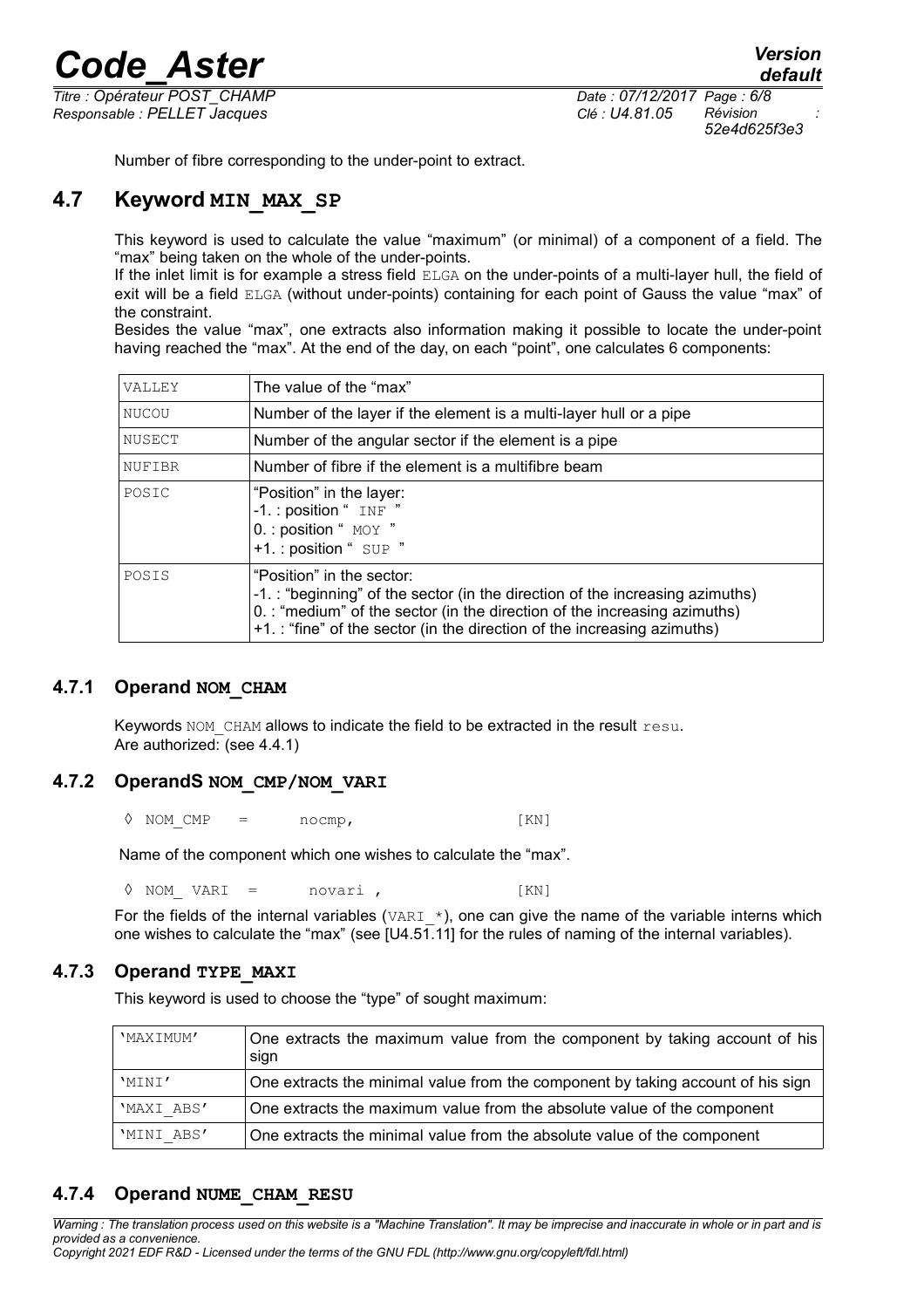*Code\_Aster Version Titre : Opérateur POST\_CHAMP Date : 07/12/2017 Page : 7/8 Responsable : PELLET Jacques Clé : U4.81.05 Révision :*

*52e4d625f3e3*

 $\blacklozenge$  NUME CHAM RESU = nuch, [I]

The number nuch is used to name the produced field.

If for example, NOM\_CHAM = 'SIEF\_ELGA' and NUME\_CHAM\_RESU = 7, in strcture of data result produced, the field will be accessible by NOM\_CHAM = 'UT07\_ELGA'. It is the 7th field ELGA " UTilisator "in the structure of data.

Note: nuch is limited to 20.

#### **4.8 Keyword COQU\_EXCENT**

This keyword is used to modify the "plan" of calculation of the efforts generalized in the offset plates. The field found under the name NOM CHAM in the sd\_resultat of entry (resu) contains efforts calculated in the "plan" of the grid.

One takes account of the offsetting of the elements to modify the calculation of the moments (one calculates them in the average "plan" of the offset plate).

#### **4.8.1 Operand NOM\_CHAM**

Keywords NOM CHAM allows to indicate the field to be extracted in the result resu. Are authorized: 'EFGE\_ELNO' and 'EFGE\_ELGA'.

#### **4.8.2 Operand MODI\_PLAN = 'YES'**

This keyword is used to confirm that one wants to modify the "plan" of calculation for the efforts in the offset plates.